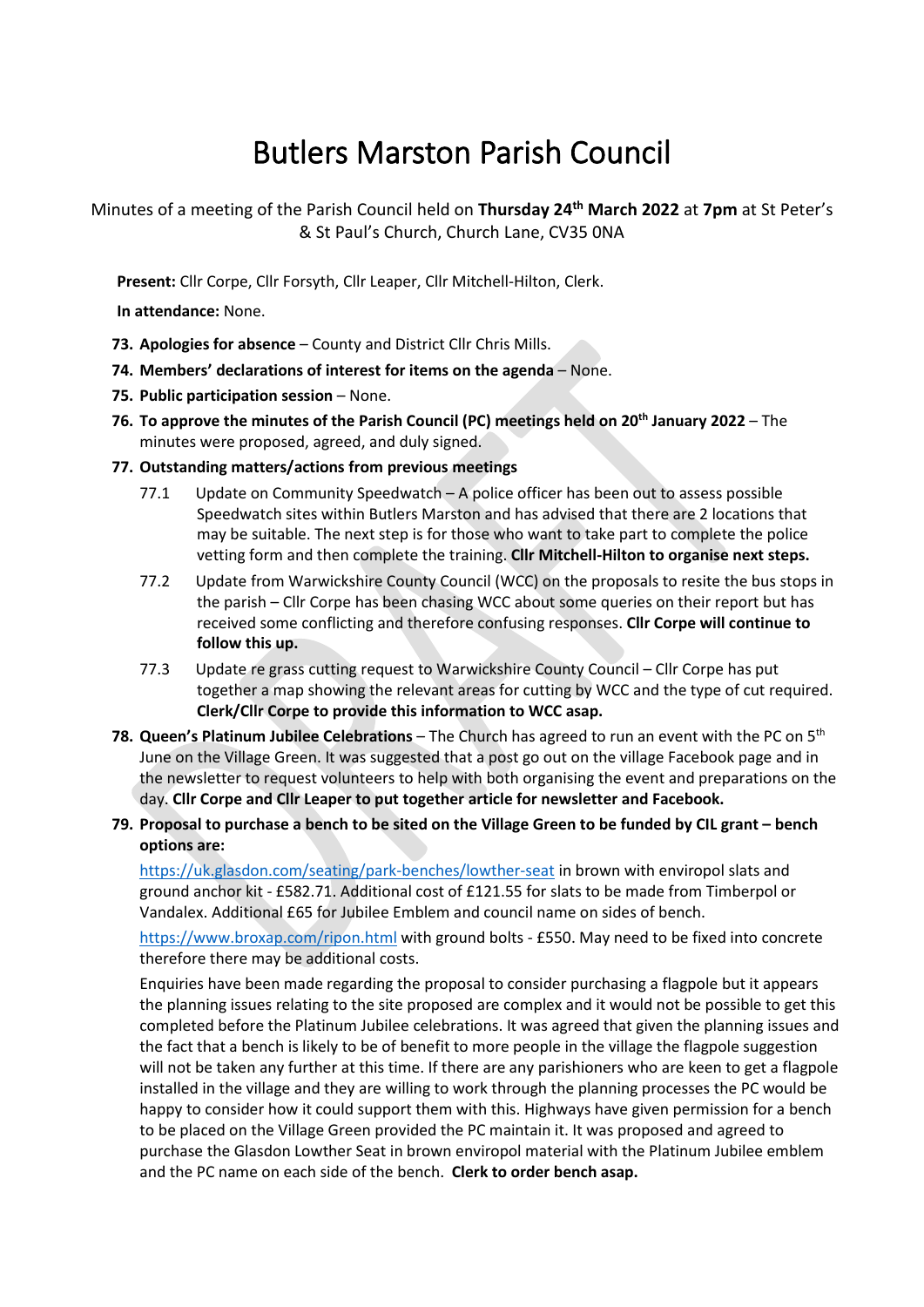#### **80. Finance**

- 80.1 Confirmation of the bank balance as at 18.03.22 of £4,037.55 Cllr Mitchell-Hilton confirmed the balance stated is correct.
- 80.2 Confirmation of the Clerk's salary increase to SCP 15 on 1<sup>st</sup> April 2022 as per the Contract of Employment – Proposed and agreed.
- 80.3 To review the spend against budget (including proposed payments) to the end of the financial year – The PC received the spend against document and agreed there were no concerns.
- 80.4 To approve the following payments to be made using delegated powers Proposed and agreed.

|                 | 03.02.22   Christian Hilton | Website premium plan Apr 21 to Apr 22 | £74.25  |
|-----------------|-----------------------------|---------------------------------------|---------|
|                 | $03.02.22$ Kirsty Buttle    | Salary and expenses (ink)             | £130.66 |
| 03.02.22   HMRC |                             | Tax January                           | £24.00  |
|                 | $02.03.22$ Kirsty Buttle    | Salary February                       | £96.00  |
| 02.03.22   HMRC |                             | <b>Tax February</b>                   | £24.00  |

80.5 To note the following receipts – Noted.

17.01.22 Western Power Wayleave £17.87

80.6 To approve payment of the following invoices – Proposed and agreed.

| <b>Countryside Services</b> | Tree works                             | £420.00 |
|-----------------------------|----------------------------------------|---------|
| <b>Kirsty Buttle</b>        | Salary March plus backpay to 1st April | £116.20 |
| <b>HMRC</b>                 | Tax March                              | £29.00  |
| <b>Kirsty Buttle</b>        | Expenses - SIM and cloud storage       | £13.99  |

**81. Planning applications received - None**

### **82. Planning decisions received**

**21/02736/VARY - Agricultural Building, Court Fields, Bridge Road, Butlers Marston.** Variation of condition 2 of planning permission 20/03395/FUL (date of decision 01 April 2021) to amend the design, siting, scale and materials of the scheme. Approved.

- **83. Stone sample for Court Fields development** The stone sample provided is a natural stone from the region and the PC agreed that it is acceptable for the location. **Clerk to inform developer.**
- **84. To discuss the content of a Butlers Marston Housing Needs Survey (HNS)** It was proposed and agreed to instruct a HNS when the questions have been agreed by the councillors. **Clerk to contact the owner of the Old School site to ask if there are any plans for the site and to inform them that the PC will be commissioning a new Housing Needs Survey. Cllrs to hold an informal meeting to discuss possible questions to add to the survey and seek advice from WRCC about whether they are suitable.**
- **85. County/District Councillor's reports** None.
- **86. Plans for Annual Parish Meeting (APM)**  It was agreed that the APM should take place immediately after the PC meeting on 12<sup>th</sup> May. The PC meeting will be from 7-7:30pm and the APM at 7:30pm.
- **87. Information exchange** The old school site is being cleared and a number of questions have been received from parishioners about what is going on there. Cllrs have spoken to the contractors on site and they advised that they were just clearing the site up. It was noted that there is a time capsule buried on the old school site and it was suggested that the owner of the site be asked if the PC can